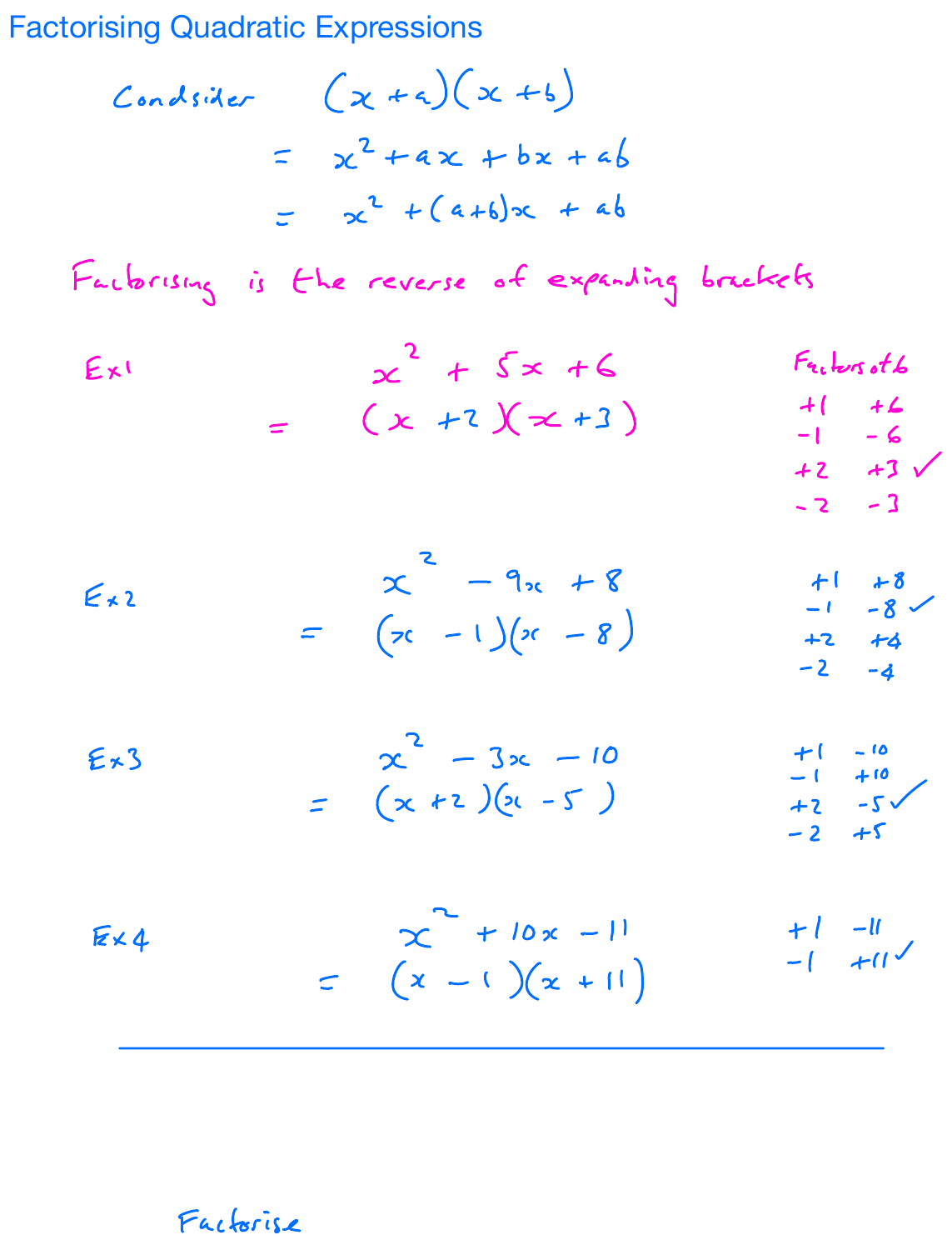1)  
\n
$$
x^2 + 7x + 10 = (x + 2)(x + 5)
$$
  
\n2)  
\n $x^2 + 11x + 24 = (x + 3)(x + 8)$   
\n3)  
\n $x^2 + 15x + 14 = (x + 1)(x + 14)$   
\n4)  
\n $x^2 - 10x + 9 = (x - 1)(x - 9)$   
\n5)  
\n $x^2 - 12x + 20 = (x - 2)(x - 10)$   
\n6)  
\n $x^2 + 4x - 5 = (x - 1)(x + 5)$   
\n7)  
\n $x^2 - 4x - 12 = (x + 2)(x - 6)$   
\n9)  
\n $x^2 + 10x - 11 = (x + 3)(x - 6)$   
\n10 $x^2 - 7x - 30 = (x + 3)(x + 11)$   
\n11 $x^2 - 7x - 30 = (x + 3)(x - 10)$   
\nSolving Quadratic Equations

$$
Ex1
$$
 Solve  $x^2 + 7x + 10 = 0$   
\n $(x+2)(x+5) = 0$   
\n $Ex1 + 7x + 10 = 0$   
\n $x+2 = 0$  or  $x+5 = 0$   
\n $x = -2$   $x = -5$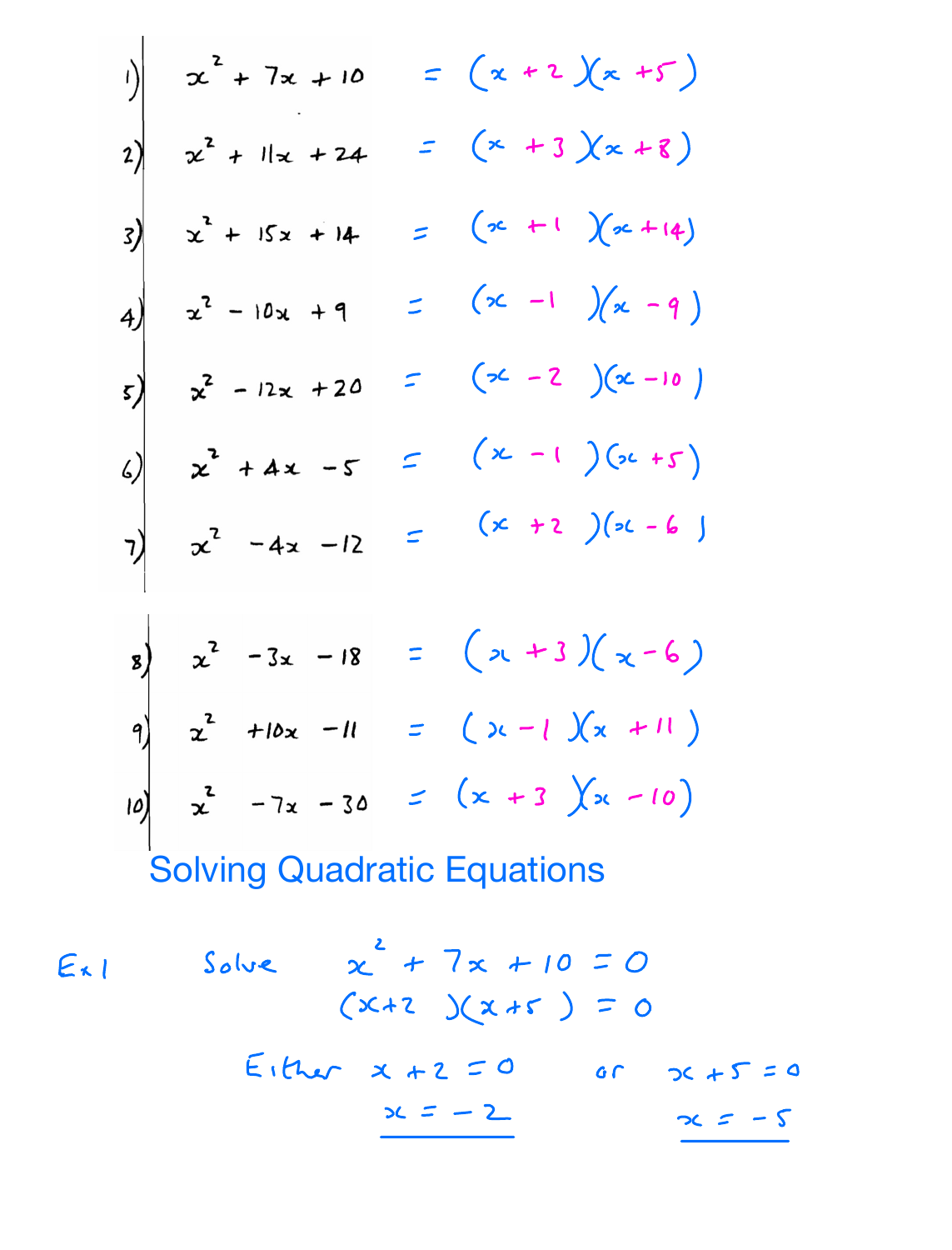$$
Ex2
$$
 Solve  $x^2 - 4x - 12 = 0$   
\n $(x+2)(x-6) = 0$   
\n $Ex(x+2) = 0$  or  $x-6=0$   
\n $x = -2$   $x = 6$ 

Solve  
\n
$$
\begin{array}{ccc}\n& 2 & -5 & -6 & = 0 \\
& (x + 1)(x - 6) & = 0 \\
& x + 1 & = 0 & 0 \\
& x - 1 & = 0 & x - 6 & = 0 \\
& x - 1 & = 0 & x - 6 & = 0 \\
& x - 3 & = 0 & 0 & x - 5 & = 0 \\
& x - 3 & = 0 & 0 & x - 5 & = 0 \\
& x - 3 & = 0 & 0 & x - 5 & = 0 \\
& x - 3 & = 0 & 0 & x - 5 & = 0 \\
& x - 3 & = 0 & 0 & x - 5 & = 0 \\
& x - 4 & = 0 & 0 & x + 4 & = 0 \\
& x - 4 & = -4 & x = -4 \\
& x - 2 & = -4 & x = -4 \\
& x - 2 & = -1 & x - 4 & = -4 \\
& x - 2 & = -1 & x - 6 & x + 4 & = 0 \\
& x - 2 & = 1 & x - 6 & x + 4 & = 0 \\
& x - 2 & = 1 & x - 6 & x - 4 & x - 4 \\
& x - 2 & = 1 & x - 6 & x - 6 & x - 6 & = 0 \\
& x - 3 & = 0 & 0 & x - 5 & = 0 \\
& x - 4 & = 0 & 0 & x + 4 & = 0 \\
& x - 5 & = 0 & x - 4 & x - 6 & = 0 \\
& x - 4 & = 0 & 0 & x + 4 & = 0 \\
& x - 5 & = 0 & x - 4 & x - 6 & = 0 \\
& x - 4 & = 0 & 0 & x + 4 & = 0 \\
& x - 2 & = 1 & x - 4 & x - 4 &
$$

 $+1$   $+10$ <br>  $-1$   $-10$ <br>  $+2$   $+5$ <br>  $-2$   $-5$  $\begin{array}{c}\n\leftarrow x + 2 \\
\hline\n\end{array}$   $\begin{array}{c}\n\left(2x + 1\right) + 5(2x + 1)\n\end{array}$